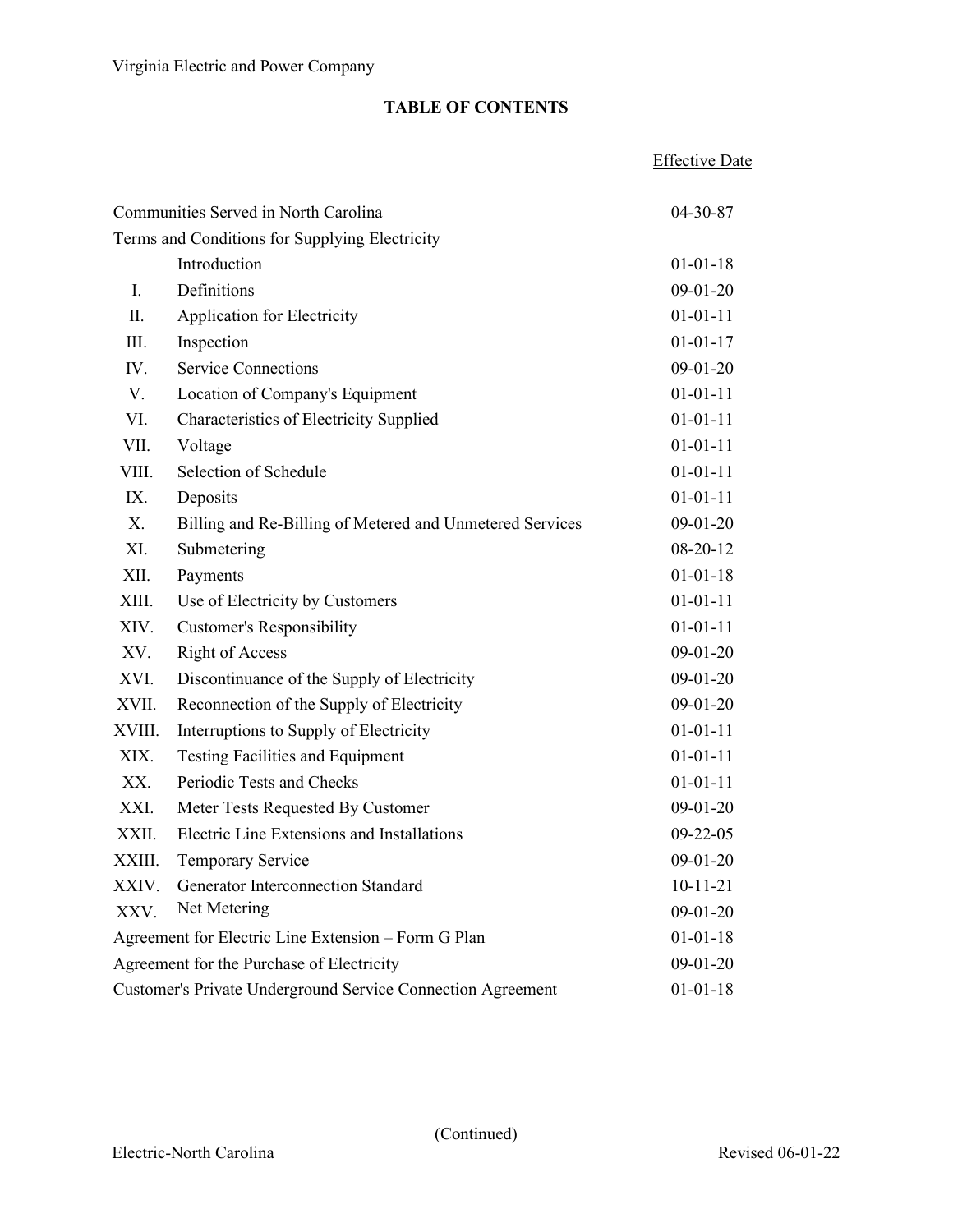## Schedule of Rates Effective Date

| Schedule 1        | <b>Residential Service</b>                                                                      | For Usage On and After 11-01-19 |
|-------------------|-------------------------------------------------------------------------------------------------|---------------------------------|
| Schedule 1DF      | Dual Fuel Service - Residential (Closed)                                                        | For Usage On and After 11-01-19 |
| Schedule 1P       | <b>Residential Service</b>                                                                      | For Usage On and After 11-01-19 |
| Schedule 1T       | <b>Residential Service</b>                                                                      | For Usage On and After 11-01-19 |
| Schedule 1W       | Time-Controlled Storage Water Heating<br>or Storage Space Heating-Residential                   | For Usage On and After 11-01-19 |
| Schedule 5        | <b>Small General Service</b>                                                                    | For Usage On and After 11-01-19 |
| Schedule 5C       | <b>Cotton Gin Service</b>                                                                       | For Usage On and After 11-01-19 |
| Schedule 5P       | <b>Small General Service</b>                                                                    | For Usage On and After 11-01-19 |
| Schedule 6C       | Large General Service - Curtailable                                                             | For Usage On and After 11-01-19 |
| Schedule 6L       | Large General Service                                                                           | For Usage On and After 11-02-20 |
| Schedule 6P       | Large General Service                                                                           | For Usage On and After 11-01-19 |
| Schedule 6VP      | Large General Service Variable Pricing                                                          | For Usage On and After 11-01-19 |
| Schedule SG       | <b>Standby Generator Experimental (Closed)</b>                                                  | For Usage On and After 01-01-18 |
| Schedule 7        | Electric Heating (Closed)                                                                       | For Usage On and After 11-01-19 |
| Schedule 10       | Large General Service                                                                           | For Usage On and After 11-01-19 |
| Schedule LGS      | RTP With Customer Baseline Load                                                                 |                                 |
|                   | Day-Ahead Hourly Pricing, Large                                                                 | For Usage On and After 11-01-19 |
|                   | General Service Experimental                                                                    |                                 |
| Schedule LGS      | RTP Economic Development Day-Ahead<br>Hourly Pricing, Large General Service<br>Experimental     | For Usage On and After 11-01-19 |
| Schedule NS       |                                                                                                 | For Usage On and After 11-01-19 |
| Schedule 19 - FP  | Power Purchases from Cogeneration and<br><b>Small Power Production Qualifying</b><br>Facilities | For Usage On and After 11-01-21 |
| Schedule 19 - LMP | Power Purchases from Cogeneration and<br><b>Small Power Production Qualifying</b>               | For Usage On and After 11-01-21 |
|                   | Facilities                                                                                      |                                 |
| Schedule 26       | <b>Outdoor Lighting Service</b>                                                                 | For Usage On and After 11-01-19 |
| Schedule 30       | County, Municipal or Housing Authority<br><b>Electric Service</b>                               | For Usage On and After 11-01-19 |
| Schedule 30T      | County, Municipal, or State Traffic<br><b>Control Service</b>                                   | For Usage On and After 11-01-19 |
| Schedule 42       | County, Municipal or Housing Authority<br>All-Electric Building Service                         | For Usage On and After 11-01-19 |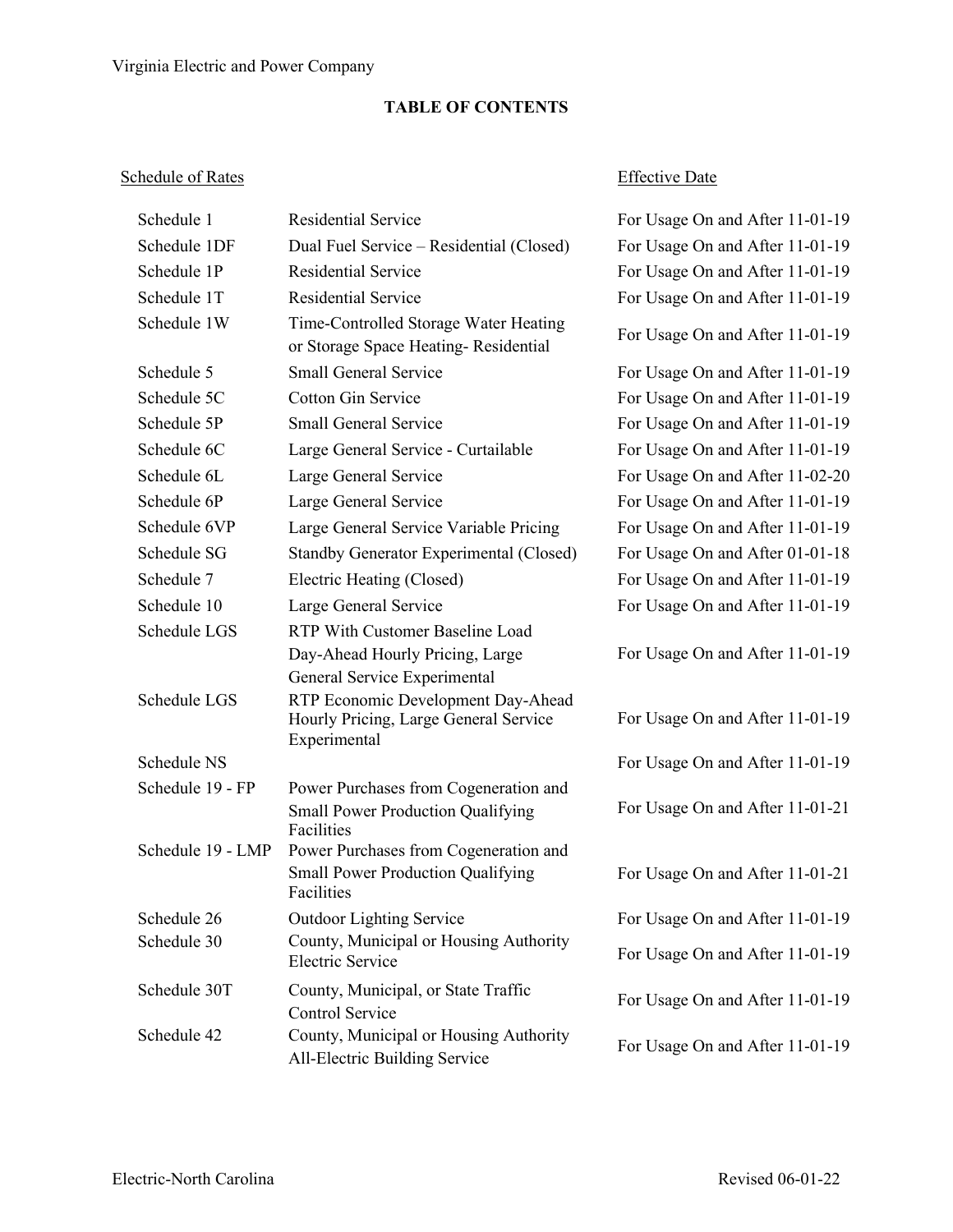# Demand-Side Management Program Tariffs Effective Date Schedule AC Air Conditioner Cycling Program For Usage On and After 03-30-21 Schedule CBAS Non-Residential Building Automation Program Effective On and After 06-01-22 Schedule CBOT Non-Residential Building Optimization Program Effective On and After 06-01-22 Schedule CENG Non-Residential Engagement Program Effective On and After 06-01-22 Schedule CNR2 Non-Residential Enhanced Prescriptive Program Effective On and After 06-01-22 Schedule KITS Residential Energy Efficiency KITS Program For Usage On and After 03-01-21 Schedule NRHCE2 Non-Residential Heating and Cooling Efficiency Program For Usage On and After 01-01-20 Schedule NRLSC2 Non-Residential Lighting Systems and Controls Program For Usage On and After 01-01-20 Schedule NRNC Non-Residential New Construction Program For Usage On and After 03-01-21 Schedule NROP Non-Residential Office Program For Usage On and After 01-01-20 Schedule NRSM Non-Residential Small Manufacturing Program For Usage On and After 01-01-20 Schedule NRWF Non-Residential Window Film Program For Usage On and After 01-01-20 Schedule RAR Residential Appliance Recycling Program For Usage On and After 01-01-20 Schedule REPM Residential Efficient Products Marketplace Program For Usage On and After 01-01-20 Schedule RHEA Residential Home Energy Assessment Program For Usage On and After 01-01-20 Schedule RHRP Residential Home Retrofit Program For Usage On and After 03-01-21 Schedule RIAQP Residential Income and Age Qualifying Program For Usage On and After 01-01-22 Schedule RSMH Residential Smart Home Program Effective On and After 06-01-22 Schedule RST-DR Residential Smart Thermostat (DR) Program For Usage On and After 03-01-21 Schedule RST-EE Residential Smart Thermostat (EE) Program For Usage On and After 03-01-21